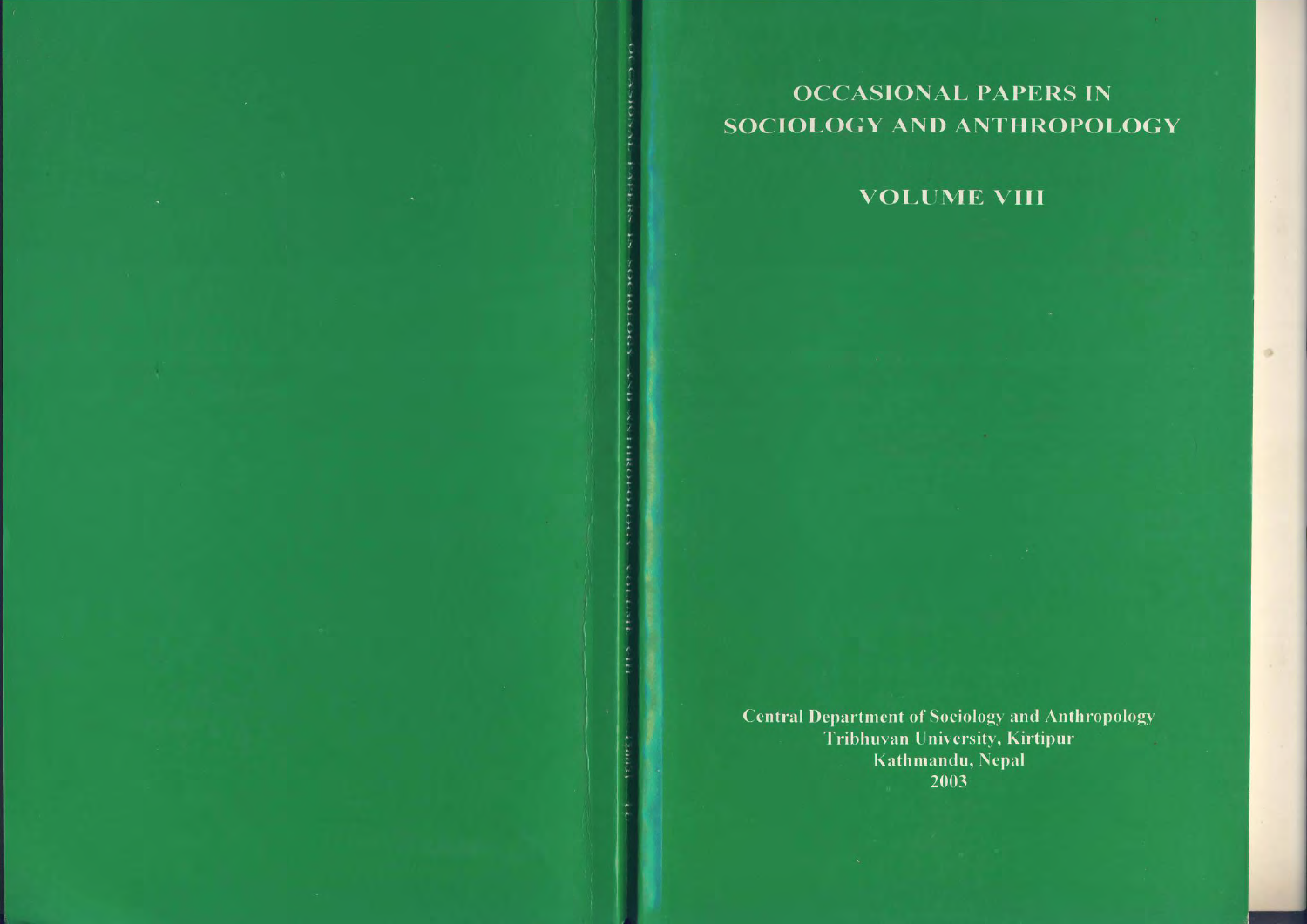## OCCASIONAL PAPERS IN SOCIOLOGY AND ANTHROPOLOGY

**NOLUME VIII** 

**Editors** Rishikeshab Raj Regmi

Kailash Nath Pyakuryal Chaitanya Mishra Padam Lal Devkota Managing Editor Binod Pokharel

Central Department of Sociology and Anthropology Tribhuvan University, Kirtipur Kathmandu, Nepal 2003

Compositer Typesting Statement Computer Schredule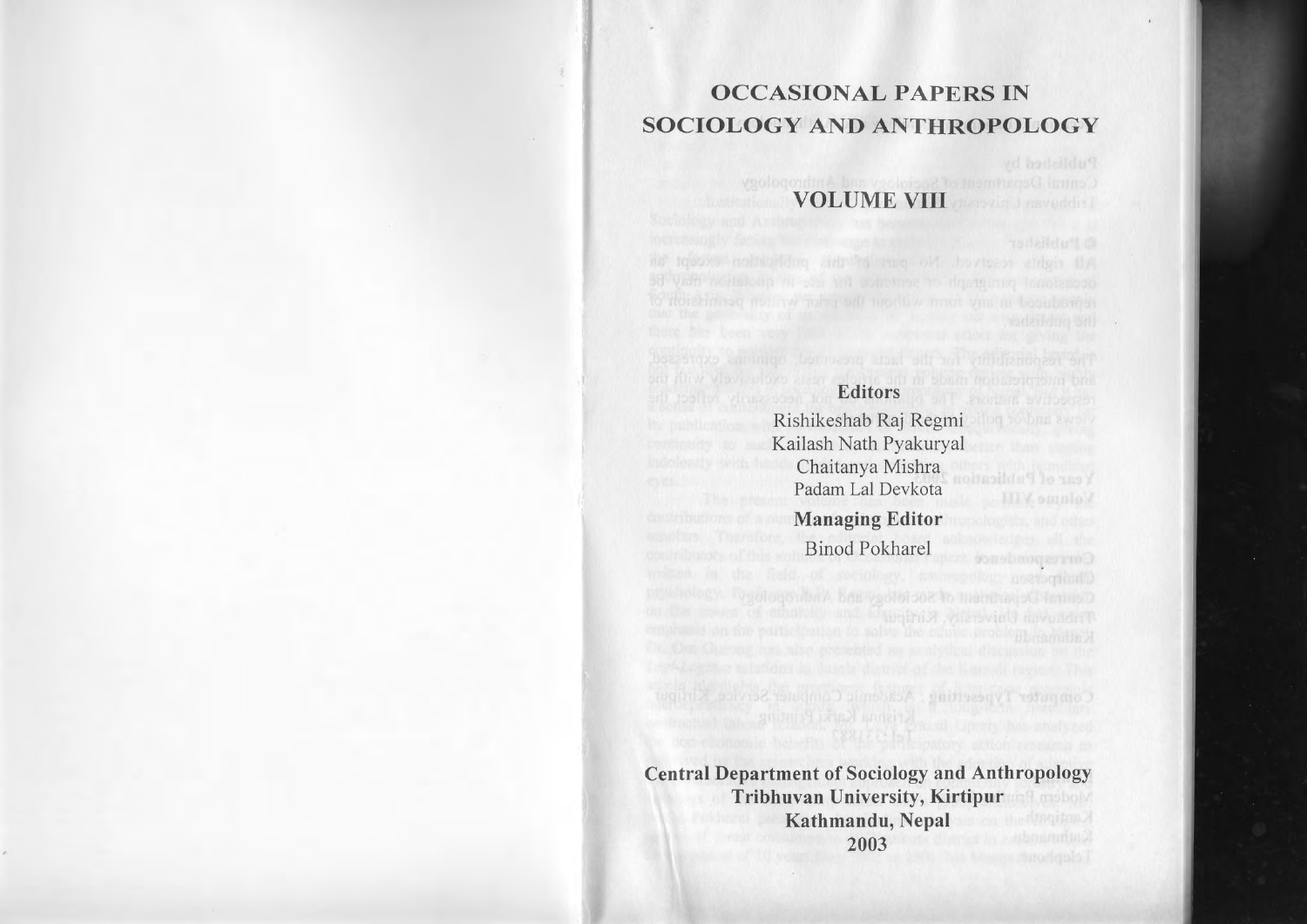Occasional Papers in Sociology and Anthropology

## Published by

Central Department of Sociology and Anthropology Tribhuvan University, Kathmandu

## $\circ$  r uplisher

All rights reserved. No par<sup>t</sup> of this publication excep<sup>t</sup> an occasional paragraph or sentence for use in quotation. may be reproduced in any form without the prior written permission of the publisher.

The responsibility for the facts presented, opinions expressed, and interpretation made in the articles rests exclusively With the respective authors. The opinions do not necessanly reflect the views and/or policy of the department.

Year of Publication 2003 Volume VIII

Minneying Editor

Correspondence<br>Chairperson  $\epsilon$ nan person Central Department of Sociology and Anthropology Tribhuvan University, Kirtipur Kathmandu

Computer Typesetting: Academic Computer Service, Kirtipur Krishna Karki Printing Tel:331887

**Printing** Modern Printing Press Kantipath Anno Kathmandu Telephone:

# **EDITORIAL**

Institutionally speaking, the Central Department of Sociology and Anthropology has become fully adolescent but it is increasingly facing the challenge to collect <sup>a</sup> dozen of articles from the fastest growing population of the sociologists and anthropologists in one of the poores<sup>t</sup> conflict-ridden societies of South Asia. Whether we agree or disagree, we must realize openly that the generality of us are busy for beating our own drums and there has been very little or no concerted effort for giving the continuity to publish this Occasional Papers. The editorial board is not boastful for publishing the presen<sup>t</sup> volume replete with highly academic articles in sociology and anthropology of Nepal. But it has <sup>a</sup> sense of contentment for being successful in giving continuity for its publication with its modicum of effort. Unequivocally, giving continuity to such an activity is definitely better than staying indolently with hands folded and criticizing others with jaundiced eyes.

The present volume has been made possible by the contributions of a number of sociologists, anthropologists, and other scholars. Therefore, the editorial board acknowledges all the contributors of this volume of Occasional Papers. It contains articles written in the field of sociology, anthropology and social psychology. Professor R.R. Regmi has made analytical discussion on the issues of ethnicity and identity in Nepal. He has given emphasis on the participation to solve the ethnic problem in Nepal. Dr. Om Gurung has also presented an analytical discussion on the *Lagi-Lagitya* relations in lumla district of the Karnali region. This article highlights the prominent features of inter-caste economic interdependency in lumla, which is <sup>a</sup> long-term hereditary contractual labour relation. Mr. Laya Prasad Uprety has analyzed the non-economic benefits of the participatory action research as perceived by the researchers working with the adoption of adaptive and collaborative managemen<sup>t</sup> approach on community forestry and members of the community forest user's group themselves. Mr. Binod Pokharel presents <sup>a</sup> longitudinal analysis on the changing pattern of forest consumption of Dhankuta district in eastern Nepal for the period of 10 years from 1991 to 2001. Ms Meena Poudel and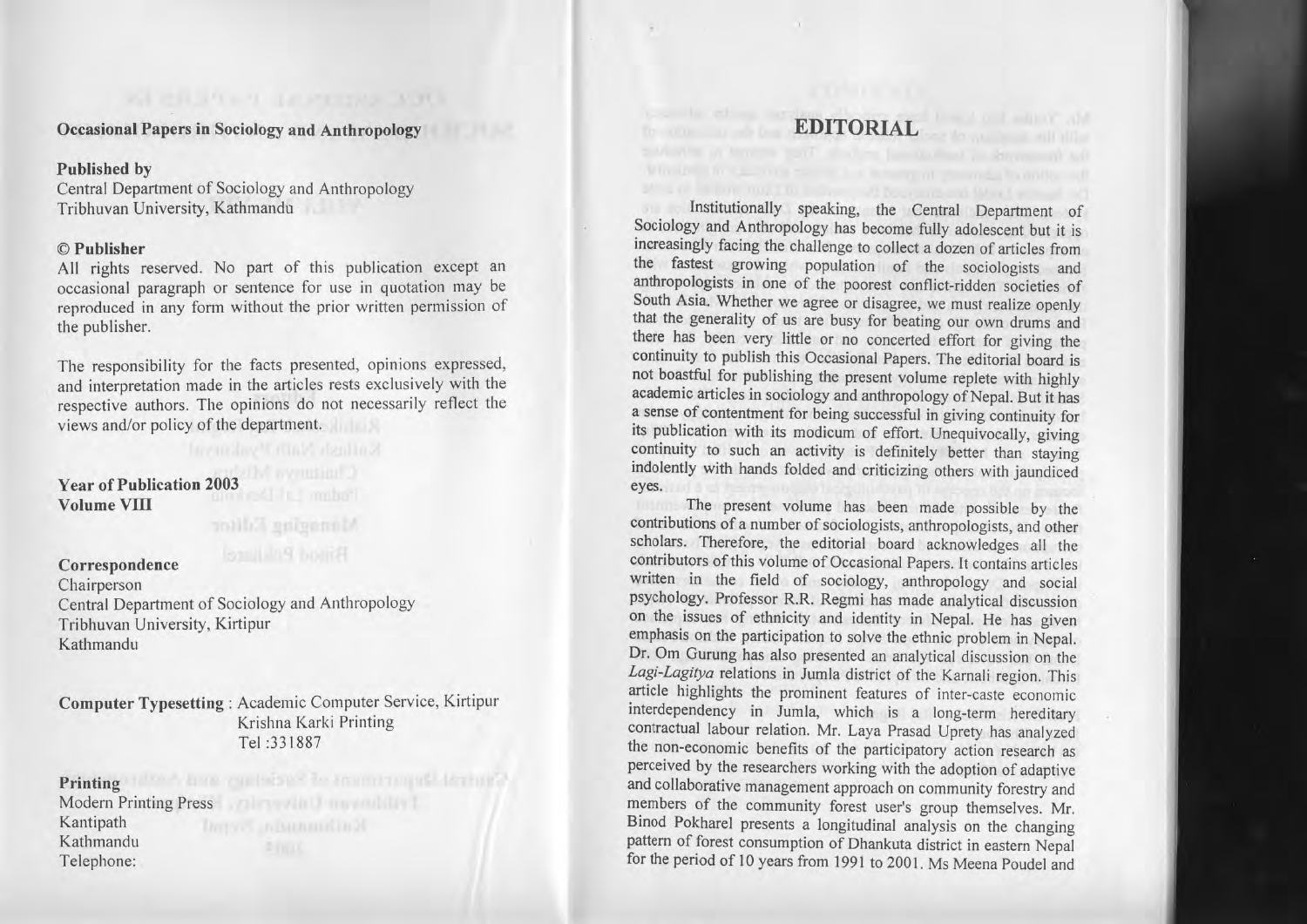- I. ETHNICITY AND IDENTITY *Prof Dr. Rishikeshav Regll7i*
- <sup>12</sup> NOTES ON LAGI-LAGITYA RELATIONS IN JUMLA *Dr. Om Gurung*
- <sup>18</sup> PARTICIPATORY ACTION RESEARCH IN COMMUNITY FORESTRY: A CASE STUDY OF A COMMUNITY FOREST USERS' GROUP FROM A HILL VILLAGE OF EASTERN NEPAL *Laya Prasad Uprery*
- 41 CHANGING PATTERN OF FOREST CONSUMPTION: <sup>A</sup> CASE STUDY FROM AN EASTERN HILL VILLAGE IN NEPAL

*Binod Pokhare/*

- 59 STRATEGIES AND PRACTICES OF ADVOCACY: GENDER ADVOCACY AGAINST TRAFFICKING IN WOMEN IN NEPAL *Meena POlldel YOllba R. LlIintel*
- <sup>77</sup> THE POSITION OF DALIT WOMEN IN CASTE SYSTEM *Dr. Samira Luitel*
- <sup>88</sup> AGRICULTURE AND RITUAL LANDSCAPE: A CASE STUDY FROM THE MAGARS OF ARGAL, BAGLUNG DISTRICT, NEPAL *Man Bahadur Khattri* **Management** *Man Bahadur Khattri* **Management** *Man Bahadur**Khattri* **<b>Management 1997**
- <sup>105</sup> DEVELOPMENT OF WATER SUPPLY AND SANITATION FACILITY IN THE RURAL AREAS OF NEPAL: AN OVERVIEW *Jiba Nath Prasain*

Mr. Youba Raj Luitel have critically analyzed gender advocacy with the adoption of social relation approac<sup>h</sup> and the utilization of the framework of institutional analysis. They attempt to introduce the notion of advocacy in genera<sup>l</sup> and gender advocacy in particular. Dr. Samira Luitel has analyzed the position of*Dalit* women in caste system. She concludes that women of the *Dalit* communities are oppressed as women in their own society and also marginalised in all aspects of individual development. Mr. Man Bahadur Khatri has focused on the rituals and family shrines, which are associated with agriculture. The author has demonstrated the relationships among the landscape, rituals and the process of development. Mr. Jib Nath Prasai has critically analyzed the policy trends and development practices of rural water supply and sanitation activity. He also examines the roles of the beneficiaries to make the rural water supply and sanitation activity sustainable. Mr. Madhusudan Sharma Subedi's article is related with medical anthropology. The author has discussed the health -related issues, including the etiology of the diseases and the preventive and curative measures. Dr. Philip Tanner and Mr Dhirendra Parajuli have quantified peoples' participation and psychological empowerment. The article primarily focuses on the concep<sup>t</sup> of psychological empowermen<sup>t</sup> as <sup>a</sup> basis for future research into the multifaceted <sup>p</sup>henomena of empowermen<sup>t</sup> theory. Dr. Niranjan Sharma has focused on various forms of corruption. He discussed the corruption as psychological issue. Mr. Hari Har Ghimire has described the NGO/lNGO- centered approac<sup>h</sup> in Nepal. Dr. Kishor Raj Pandey and other co-authors have discussed the health care practices of infant patients at Nepal Medical College. Professor Ganesh Man Gurung has expresse<sup>d</sup> obituary note to Prof. Gopal Singh Nepali. Finally, Bishsnu Prasad Dahal has reviewed the book "Ordering Sherpa Through their Rituals: Symbolic and Interpretive Perspective".

Prof. Dr. Rishikeshav Raj Regmi Head of the Department On behalf of The Editorial Board